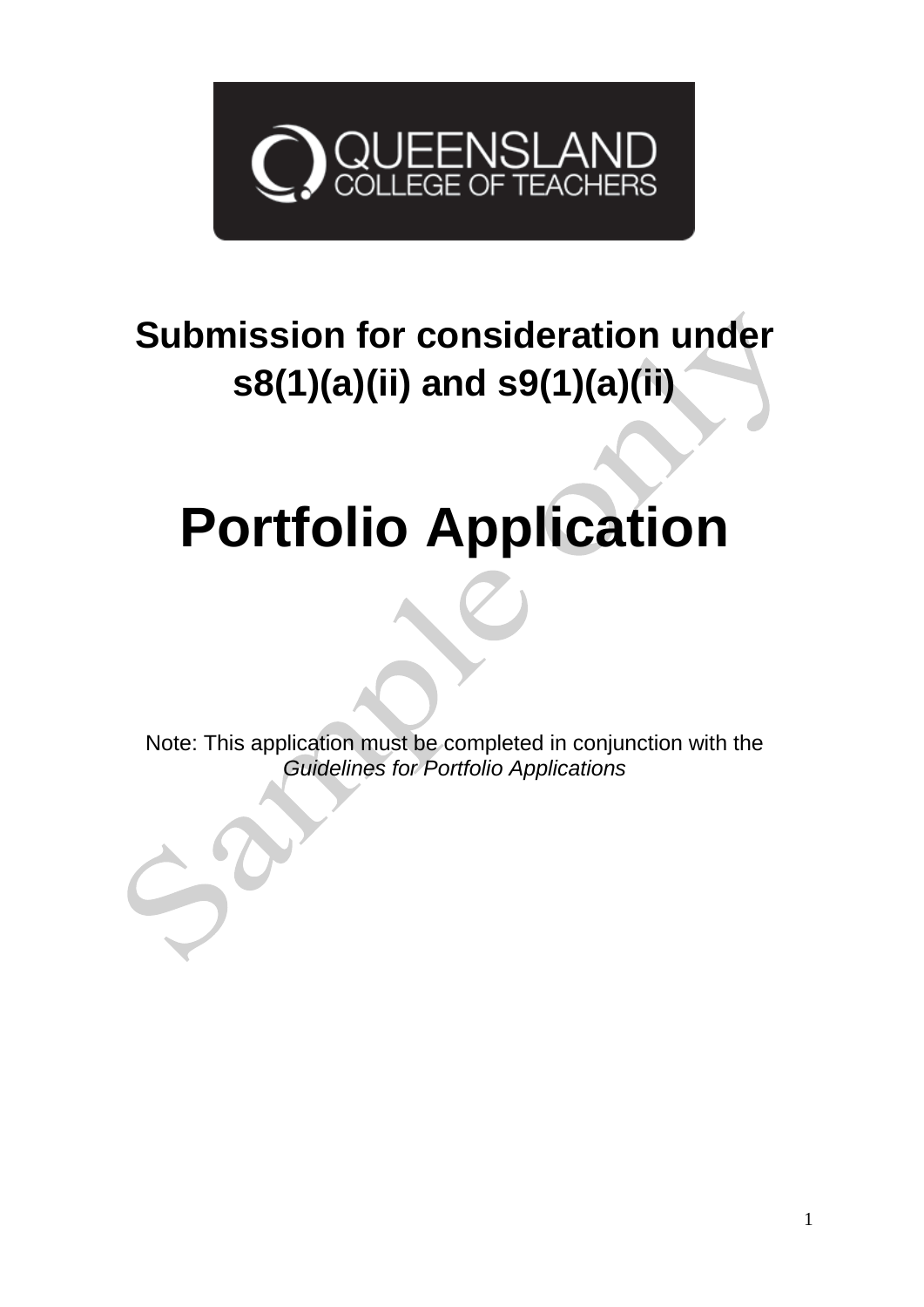## **SECTION A – PERSONAL DETAILS**

You must complete this section and also submit a brief curriculum vitae.

| <b>Contact details</b> |  |
|------------------------|--|
| Name                   |  |
| Postal address         |  |
| Telephone number       |  |
| Facsimile number       |  |
| <b>Email address</b>   |  |
|                        |  |

| <b>Education / Qualifications</b> – details of your education and qualifications |                        |                        |                        |                        |  |
|----------------------------------------------------------------------------------|------------------------|------------------------|------------------------|------------------------|--|
| <b>Details</b>                                                                   | <b>Qualification 1</b> | <b>Qualification 2</b> | <b>Qualification 3</b> | <b>Qualification 4</b> |  |
| Name of qualification                                                            |                        |                        |                        |                        |  |
| Year completed                                                                   |                        |                        |                        |                        |  |
| Name of institution                                                              |                        |                        |                        |                        |  |
| <b>Qualification type</b>                                                        |                        |                        |                        |                        |  |
| State or country                                                                 |                        |                        |                        |                        |  |
| Length of course                                                                 |                        |                        |                        |                        |  |

### **SECTION B - OFFICIAL STATEMENTS OF SERVICE IN ROLES RELEVANT TO YOUR APPLICATION**

List relevant teaching or related experience and submit an official statement of service from each employing school or organisation.

**Teaching or related experience** *– details of your teaching and related experience in reverse chronological order* Names of school or organisation **Start** date Completion date | Year levels and curriculum area taught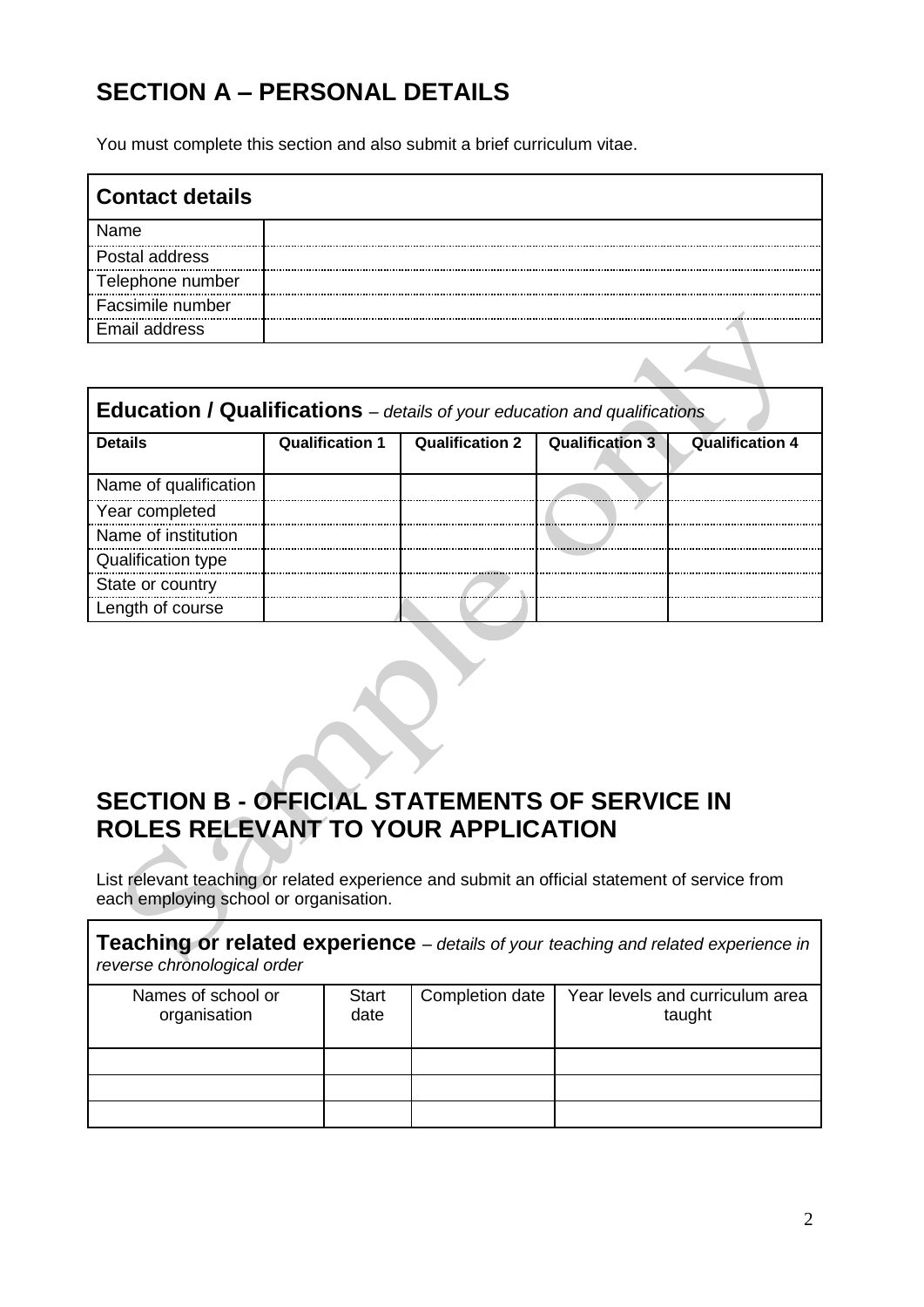## **SECTION C - RESPONSE TO PORTFOLIO TASKS**

The three tasks in this section have been structured to provide opportunities for you to demonstrate how your education, demonstrated abilities, experience, knowledge and skills establish that you meet the requirements of the *Australian Professional Standards for Teachers* (APST) at the Graduate or Proficient career stage.

Please refer to the QCT *Guidelines for Portfolio Applications* for information about how to complete this task and provide the evidence required).

#### **Task 1 - Demonstrated experience in planning and implementing learning experiences and assessment, providing feedback, and reporting on student learning**

This task is focused on:

- *Standard Three - Plan for and implement effective teaching and learning;* and
- *Standard Five – Assess, provide feedback and report on student learning*.

However, through this task, you must also address **descriptors 2.2 and 2.3** of Standard Two.

Provide below a concise, reflective and evidence based description of a sequence of lessons that you designed and implemented with a group of students. You must demonstrate how the lesson sequence linked to the assessment of student learning, provision of feedback and reporting of student achievement (**up to three A4 pages**).

This response must be supported by evidence.

#### **Task 1 – Response:**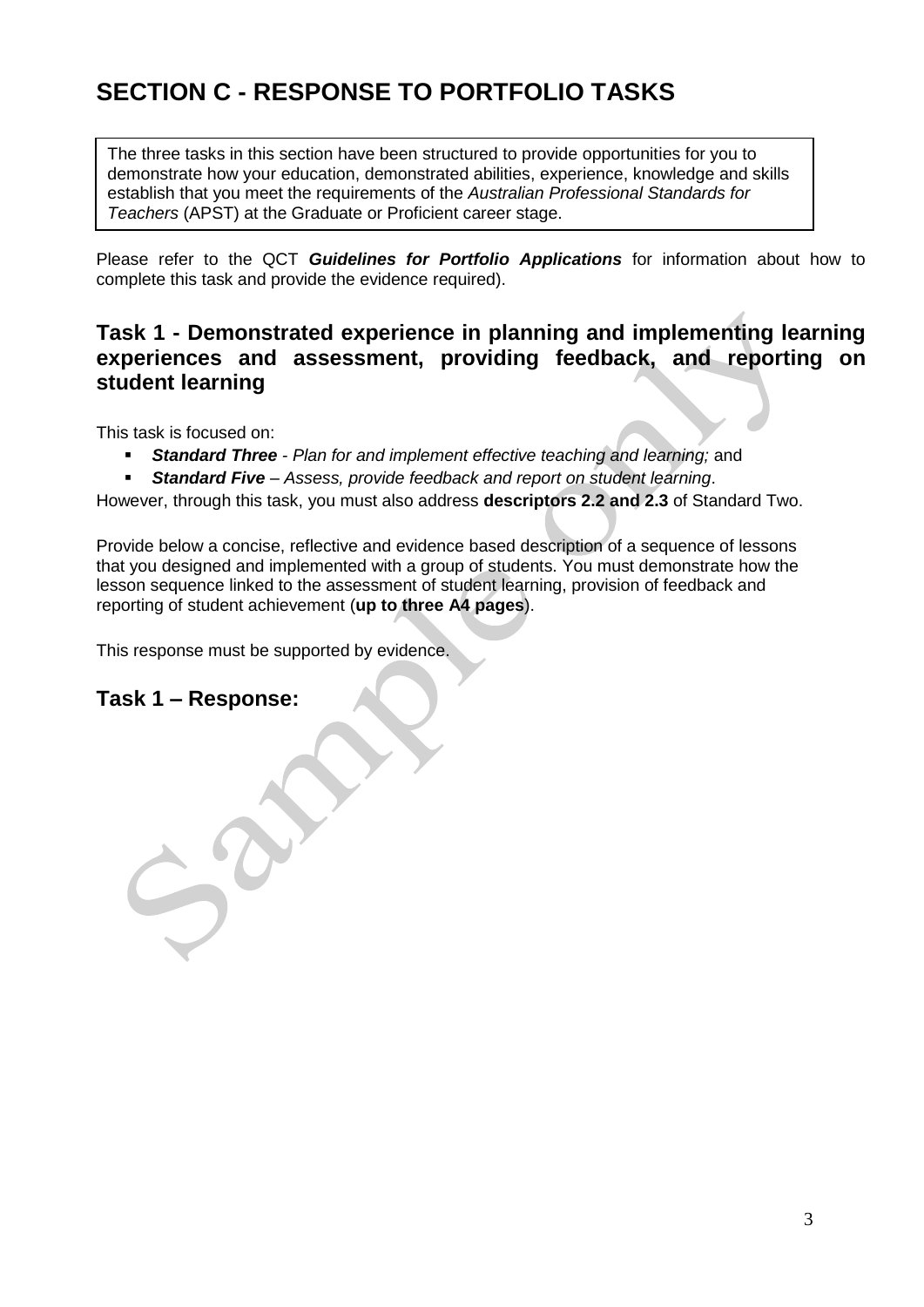#### **Task 2 – Demonstrated awareness and experience in addressing contemporary curriculum and pedagogical requirements relevant to school education**

Please refer to the QCT *Guidelines for Portfolio Applications* for information about how to complete this task and provide the evidence required.

This task is focused on:

- *Standard One – Know students and how they learn*
- **Standard Two** *Know the content and how to teach it* ( Note: Descriptors 2.2 and 2.3 will be assessed in task 1)
- *Standard Four – Create and maintain supportive and safe learning environments*

You must provide below a concise, reflective and evidence based account of **two (2)** or **three (3) different learning experiences** (ie: a focused lesson involving an individual student, a group of students or a whole class) that you designed and implemented (**up to two A4 pages for each**).

This response must be supported by evidence.

#### **Task 2 - Learning Experience 1**

#### **Task 2 - Learning Experience 2**

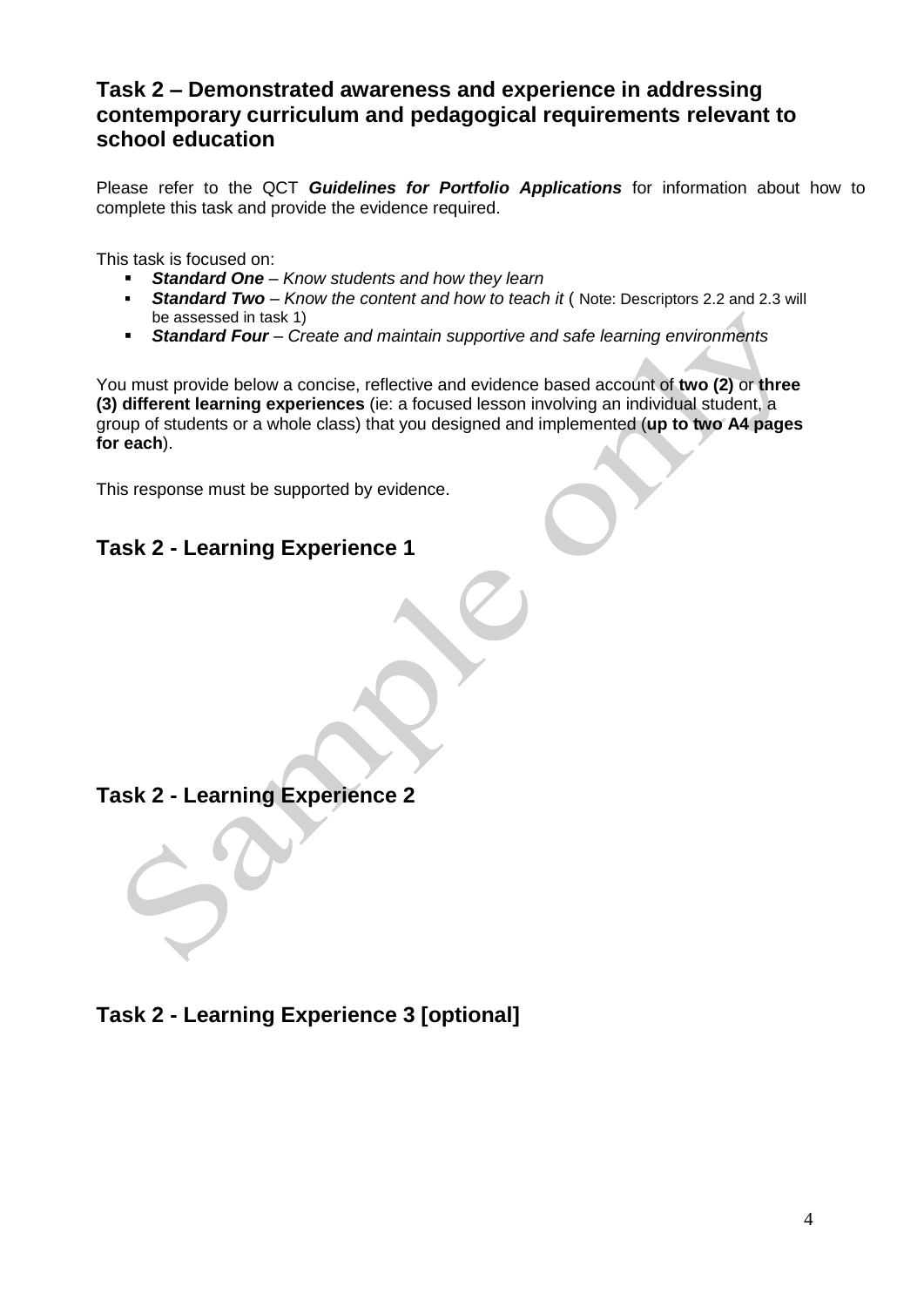#### **Task 3 – Demonstrated commitment to professional learning and engagement with colleagues, parents and the community.**

Please refer to the QCT *Guidelines for Portfolio Applications* for information about how to complete this task and provide the evidence required.

Provide below (in up to **one A4 page**) a concise, reflective and evidence based account of your commitment to meeting the requirements of:

- *Standard Six – Engage in professional learning*
- *Standard Seven – Engage professionally with colleagues, parents/carers and the community*.

Your response must be supported by evidence.

#### **Task 3 – Response:**